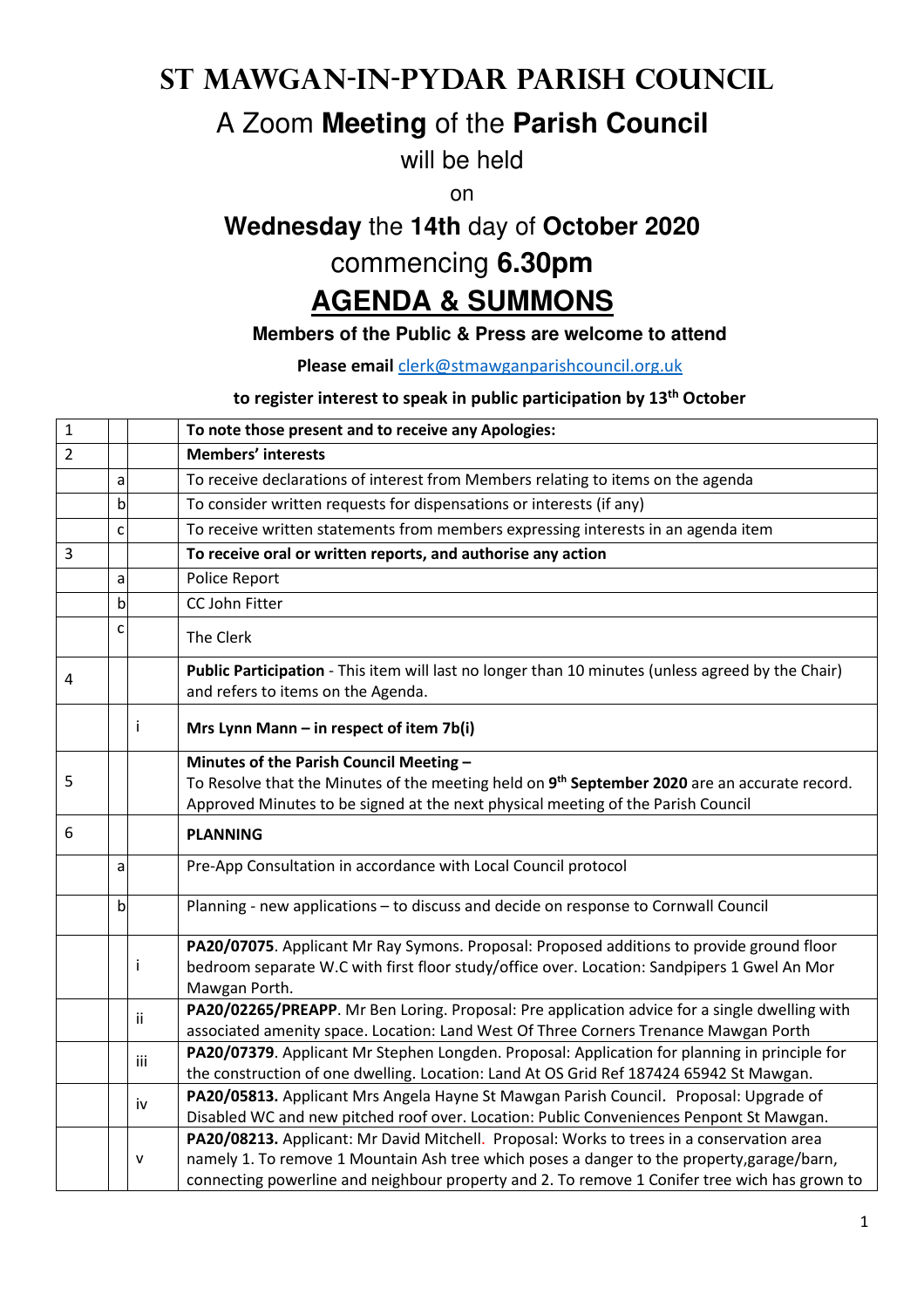|   |           | mingle within the Ash tree and is now unmanageable. A professional tree surgeon will be                                                                                          |
|---|-----------|----------------------------------------------------------------------------------------------------------------------------------------------------------------------------------|
|   |           | instructed to carry out the work. Due to the close proximity to buildings and powerlines we do                                                                                   |
|   |           | not intend to replant in this area. Location: Valley View St Mawgan TR8 4EW.                                                                                                     |
|   |           | PA20/07878. Applicant: Sun Haven Valley. Proposal: Variation of condition 2 (plans) in respect of                                                                                |
|   | vi        | decision notice - PA17/09687 (Use of land for the stationing of 15 static holiday caravans and 15                                                                                |
|   |           | holiday lodges, provision of access and car parking). Location: Sun Haven Holiday Park Mawgan                                                                                    |
|   |           | Porth Grid Ref 186184 / 66786.                                                                                                                                                   |
|   |           | PA20/08239. Applicant Ms Deacon. Proposal: Non Material Amendment to Application No.                                                                                             |
|   |           | PA18/05773 dated 9th August 2018 for Internal remodelling, single storey ground floor extension                                                                                  |
|   | vii       | and first floor extension over existing ground floor and associated works namely internal layout                                                                                 |
|   |           | revisions, change external wall claddings and facings and additional window to south west                                                                                        |
|   |           | elevation. Location: Boskel Mawgan Porth Hill Mawgan Porth TR8 4AL.                                                                                                              |
| C |           | To consider planning applications received before meeting                                                                                                                        |
| d |           | To note Advices and Decisions by Cornwall Council:                                                                                                                               |
|   |           | PA20/05994 APPROVED Applicant: Mr & Mrs C Foster. Proposal: Construction of a replacement                                                                                        |
|   | i         | dwelling (existing dwelling to be demolished) with variation of condition 2 (approved plans) of                                                                                  |
|   |           | application no. PA19/04257. Location: Little Tredragon Tredragon Road Mawgan Porth TR8 4DG.                                                                                      |
|   |           | PA19/08940 APPROVED Applicant: Mawgan Porth Holiday Parks Ltd. Proposal: Variation of                                                                                            |
|   | ii        | condition 3 of C2/10/00772 - (Removal of condition 2 of C2/91/00105 for the extension of                                                                                         |
|   |           | occupancy season of 60 units to allow all year round use). Location: The Park Mawgan Porth TR8                                                                                   |
|   |           | 4BD                                                                                                                                                                              |
|   |           | PA20/03265 REFUSED Applicant: Ms Sarah Howie. Proposal: Application for Outline Planning                                                                                         |
|   | iii       | Permission with some matters reserved (access only) for construction of two dwellings. Location:                                                                                 |
|   |           | Land South East Of The Lodge Trevenna Cross St Mawgan.                                                                                                                           |
|   |           | PA20/04667 APPROVED Applicant: Mr and Mrs Chris and Fiona Heritage. Proposal: Construction                                                                                       |
|   | iv        | of annex/holiday unit to replace existing studio/garage. Location: Beach View Trenance Mawgan                                                                                    |
|   |           | Porth                                                                                                                                                                            |
|   |           | PA20/05877 REFUSED Applicant: Susan and William Schofield. Proposal: Application for Outline                                                                                     |
|   | ${\sf v}$ | Planning Permission with some matters reserved for the Construction of two dwellings (access                                                                                     |
|   |           | only). Location: Land North OF Chy Dewetha Trenance Mawgan Porth TR8 4BY.                                                                                                        |
|   | vi        | PA20/03986 APPROVED Applicant: Mr and Mrs J and M Cockburn. Proposal: Two storey<br>extension to house, modifications to dormer windows and demolition of outbuilding. Location: |
|   |           | Chyryn Trenance Mawgan Porth.                                                                                                                                                    |
|   |           | PA20/06014 APPROVED Applicant: Mr David Oglethorpe. Proposal: Proposed partial dismantling                                                                                       |
|   |           | and subsequent reinstatement/rebuilding of brickwork chimney stack, above roof level, making                                                                                     |
|   | vii       | repairs to cob wall, removal of aerial and installation of satellite dish. Location: Rose Cottage                                                                                |
|   |           | Penpont St Mawgan.                                                                                                                                                               |
|   |           | PA20/06015 APPROVED Applicant: Mr David Oglethorpe. Proposal: Listed Building Consent for                                                                                        |
|   |           | partial dismantling and subsequent reinstatement/rebuilding of brickwork chimney stack, above                                                                                    |
|   | viii      | roof level, making repairs to cob wall, removal of aerial and installation of satellite dish. Location:                                                                          |
|   |           | Rose Cottage Penpont St Mawgan.                                                                                                                                                  |
|   |           | APP/D0840/W/20/3257271 in relation to PA18/11583. Applicant: Mr Richard Curtis. Proposal:                                                                                        |
|   |           | Construction of miniature railway attraction, including indoor and outdoor attractions and                                                                                       |
|   | ix        | amusements, and associated development. Location: Land East Of Mawgan Porth Mawgan                                                                                               |
|   |           | Porth. Cornwall Council decision: FAILED TO DETERMINE                                                                                                                            |
| e |           | 5 day-Protocol for Local Councils                                                                                                                                                |
|   | Ť         | PA20/02816: Quarry                                                                                                                                                               |
|   | ii.       | PA20/04678: The Cabin                                                                                                                                                            |
| f |           | To discuss planning enforcement issues - to refer any new issues and updates - if any                                                                                            |
|   |           |                                                                                                                                                                                  |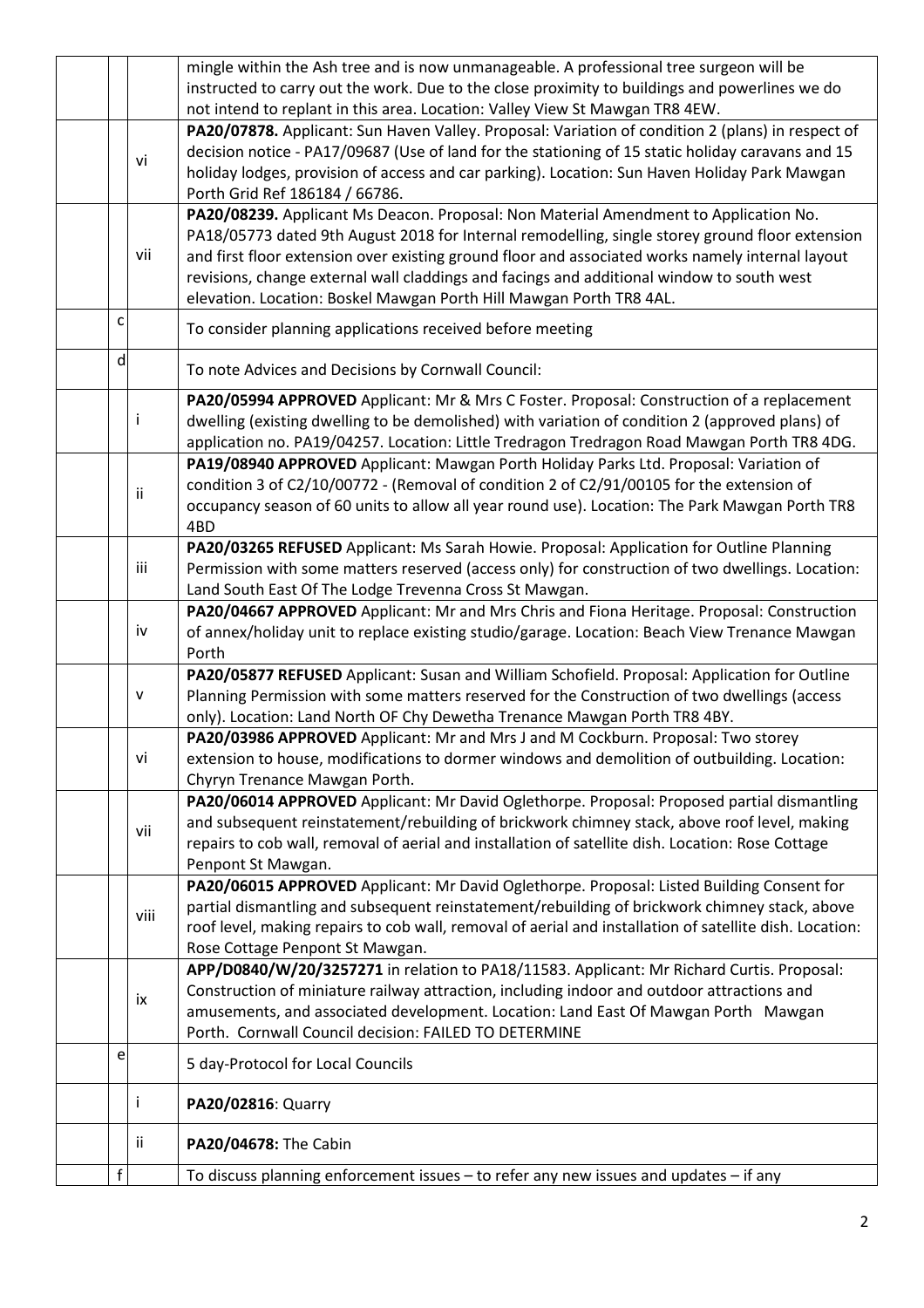|    |              |     | EN20/01297 Alleged change of use of land for the stationing of a cabin Land North West of New                        |
|----|--------------|-----|----------------------------------------------------------------------------------------------------------------------|
|    |              |     | Farm St Mawgan TR8 4HH                                                                                               |
|    |              | ii. | EN20/01334 Alleged change of use of land for the stationing of a caravan Trevenna Cross St                           |
|    |              |     | Mawgan Newquay TR8 4HA                                                                                               |
| 7  |              |     | WORKING GROUPS - to receive reports - circulated prior to the meeting, and agree any necessary                       |
|    |              |     | action and expenditure:                                                                                              |
|    | a            |     | Amenities-                                                                                                           |
|    |              | ı   | St Mawgan toilets - to resolve to purchase hand sanitiser on a demand and supply basis                               |
|    |              | ii. | Burial Ground - to note the burial of the late Alison Hawkey on 28 <sup>th</sup> September (Clerk in<br>attendance). |
|    |              | iii | Burial Ground - to approve memorial permissions for two plaques (design circulated prior to<br>meeting)              |
|    |              | iv  | Burial Ground Survey - (report circulated prior to meeting)                                                          |
|    |              | v   | Playing Field - breaches of no dog rule. To resolve to purchase additional signage for field<br>boundaries.          |
|    | $\mathsf{b}$ |     | Transport and Rights of Way -                                                                                        |
|    |              | i   | Double Yellow Lines opposite Lanherne Cottage                                                                        |
|    | C            |     | Beach and Environment-                                                                                               |
|    |              |     | Control of waste                                                                                                     |
|    | d            |     | Neighbourhood Plan                                                                                                   |
|    | e            |     | Cornwall Airport Newquay & Search and Rescue Helicopter                                                              |
|    | f            |     | St Mawgan Community Hall                                                                                             |
|    | g            |     | Tree Warden - to note submission of a TPO request in respect of Pine Trees near Dene Court,<br>Trenance.             |
| 8  |              |     | <b>REPORTS FROM MEETINGS:</b>                                                                                        |
|    |              | i   | Cornwall Airport Newquay Consultative Forum                                                                          |
|    |              | ii  | <b>Community Network Partnership</b>                                                                                 |
|    |              |     | To note and discuss (if appropriate) the correspondence received since the last meeting and any                      |
| 9  |              |     |                                                                                                                      |
|    |              |     | associated actions and expenditure:                                                                                  |
|    |              |     | Cornwall Council / Environment: Waste and Environmental Contracts Officer                                            |
| 10 |              |     | <b>FINANCE and LEGISLATION:</b>                                                                                      |
|    | a            |     | To note any income received: Bank Interest: £0.37                                                                    |
|    |              |     | Grant of Exclusive Right of Burial in respect of A Hawkey - £265.00                                                  |
|    | b            |     | Completion of the limited assurance review for the year ended 31 March 2020: External Auditor                        |
|    |              |     | Report and Certificate - to consider the matter and decide what, if any, action is required                          |
|    |              |     | (previously circulated).                                                                                             |
|    |              |     | The Accounts and Audit Regulations 2015 (SI 2015/234) - to note that a Notice of Conclusion of                       |
|    | c            |     | Audit (circulated), detailing the rights of inspection has been published in the Parish Noticeboards                 |
|    |              |     | and on the PC website, along with the certified AGAR (Sections 1,2,3), and that copies of the                        |
|    |              |     | AGAR are available for purchase by any person.                                                                       |
|    | d            |     | Scribe Accounts Software Licence - to approve renewal from $01/12 \times 12$ months in the sum of<br>£283+VAT        |
|    | e            |     |                                                                                                                      |
|    |              |     | Arnold Baker 12 <sup>th</sup> Edition - to resolve to purchase in the sum of £119.00+ VAT & P/P                      |